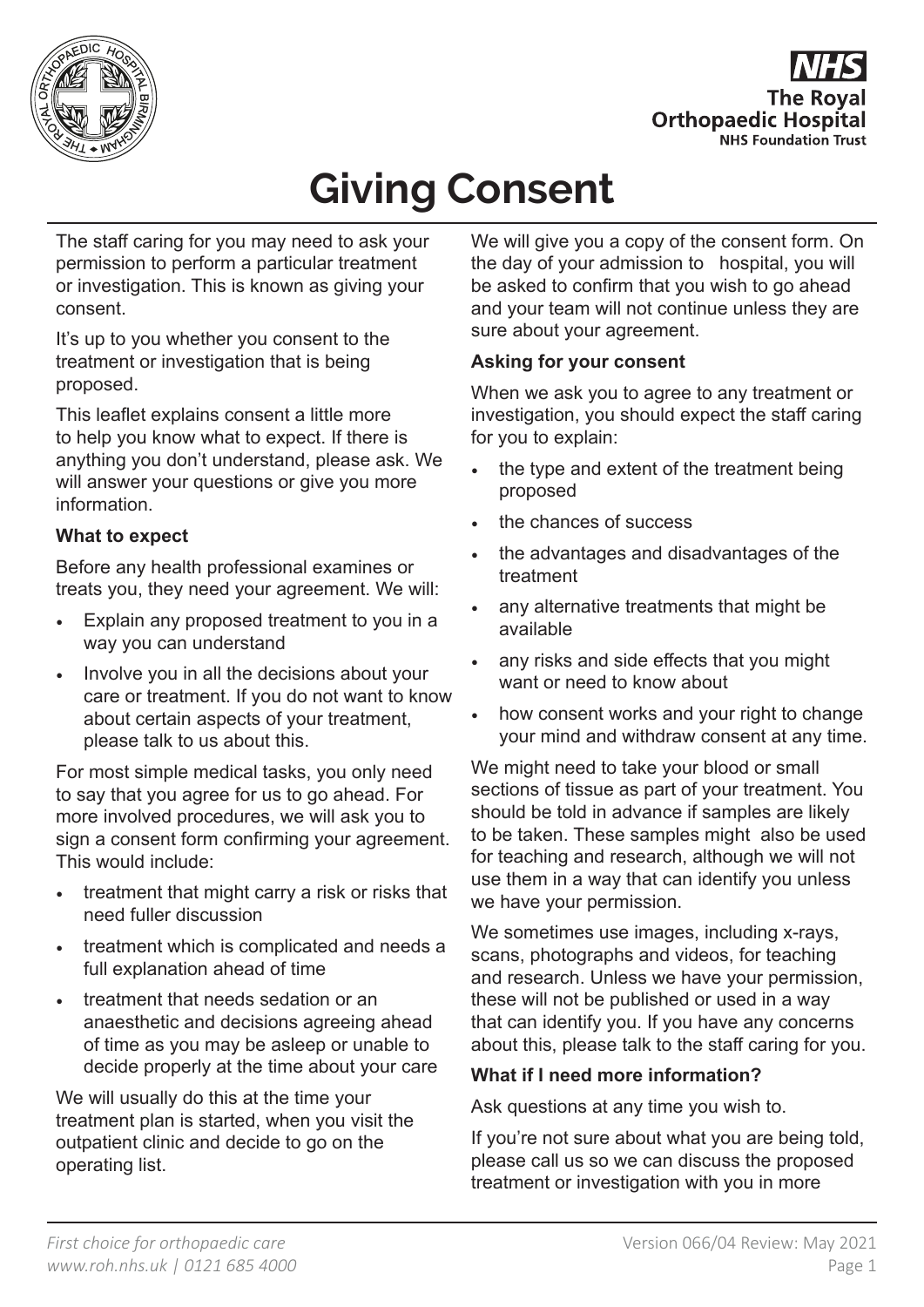



## **Giving Consent**

detail. It is not unusual to need to discuss medical treatments more than once.

It is often a good idea to ask a relative or friend, or your nurse, to be with you when your treatment is being explained. This will help you if you are discussing the treatment later.

You might find it helpful to write down any questions you want to ask. It is important that we know about your concerns so that we can answer any questions.

We can arrange for you to speak with someone in the language you need, or in sign language. For more information, please call the Appointments team on 0121 685 4186 if you are attending an outpatients appointment. If you require this for your admission, please contact your consultant's secretary on the number included on your admission letter.

#### **Making your decision or changing your mind**

For more involved procedures, where written consent is taken, we will usually plan for you to have time to think things over and to talk to friends, family carers or advisers. Please tell us if you want more time to think about what is being proposed. Although we may have recommended a particular treatment or investigation, the choice of which treatment option to take is yours alone. You will not be criticised or judged for the choices you make; we all have different views and values about how to approach our medical care. Similarly you do not have to agree to everything that is being proposed – you can "qualify" your agreement by saying any options you do not want to happen.

However, we cannot arrange a treatment to you if:

- It is not available
- We feel it is not suitable for your care

#### **What if I change my mind?**

You can change your mind at any time, even

if you have signed a consent form. Make sure you tell your doctor or the nurse in charge immediately so this can be recorded in your medical notes and everyone is aware of your decision.

You do not have to give a reason for refusing treatment, but it is helpful to tell the staff about your concerns so they can give you the best advice. If you are unsure about agreeing to a particular treatment, you might consider asking for another opinion from a different doctor, nurse or other health professional. If you do, we will do our best to help you.

#### **Who can give consent and advance directives?**

If you are an adult patient (18 years old and over), only you can give consent for your treatment. Your relatives or next of kin cannot do this on your behalf.

If you are a young person (16 or 17 years old) you are also able to consent to your own treatment although in this case someone with parental responsibility can also give consent.

People who are not able to make decisions for themselves can still receive the best of care. The team will take advice and plan care in the best interests of the person, unless the decision can wait until the person regains the ability to decide for themselves. In this case the opinions of family or those close to the person may be taken into consideration alongside all other information. The final decision is made by the team and we must always act in your best interests.

There are other, very specific, circumstances when senior medical staff might need to make decisions on behalf of an adult, for example if someone is detained under the Mental Health Act.

There are some additional issues about consent in the case of children under 16 years of age,